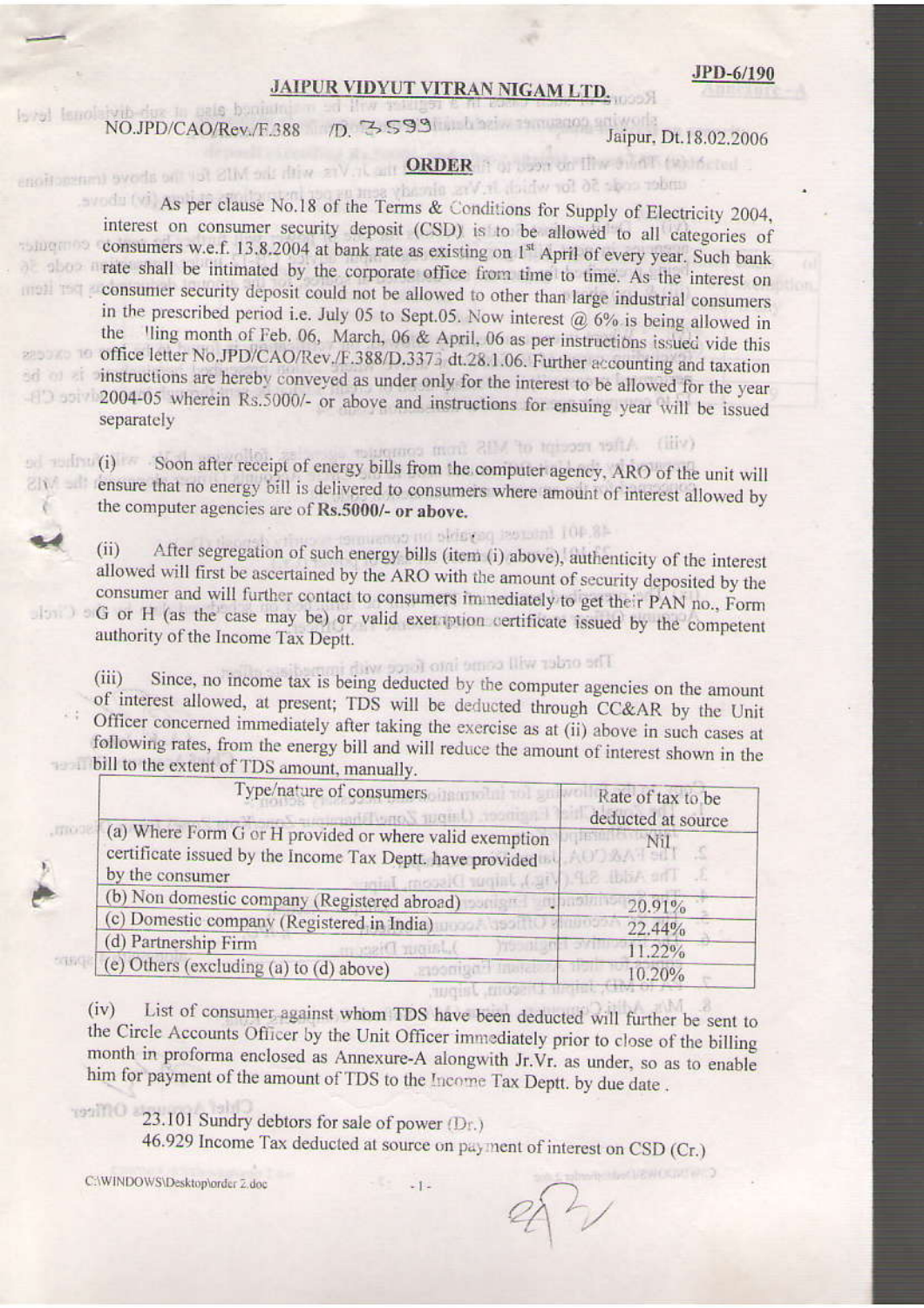### JP11-6/196

to conog

drind rlotti

no teststit

Record of such cases in a register will be maintained also at sub-divisional level showing consumer wise details in the proforma at Annexure-A. anno Du (8.02 hono

\* (v) There will no need to further send the Jr. Vrs. with the MIS for the above transactions under code 56 for which Jr.Vrs. already sent as per instructions at item (iv) above. he ferres & Conditions for Sunoly of Flat

MOC vriors Debit against Sundry Debtors for sale of power will further be sent to computer  $(vi)$ agencies in next billing cycle through input advice CB-12 under transaction code 56 being prescribed for Income tax deducted at source, for the amount deducted as per item  $(iii)$  &  $(iv)$  above. in the presented period i.e. July 05 to Sept.05, Ecow interest (@ 6%) is being allowed in

Where interest on security allowed, on verification, is found to be less or excess  $(vii)$ aidi obre (excluding cases of Rs.5000/- or above where action prescribed hereinabove is to be **RODE YELL** performed necessarily), necessary debit or credit advice be sent through input advice CBthey vent 12 to computer agencies under transaction code 54 Neurisal ad visinmosa

(viii) After receipt of MIS from computer agencies, following Jr.Vr. will further be prepared by the Unit Officer and send to the Circle Accounts Officer alongwith the MIS **HIVY HIBI** concerned for the amount under transaction code 54.

48.401 Interest payable on consumer security deposit (Dr.) 23.101 Sundry debtors for sale of power (Cr.)



(ix) The prescribed returns of TDS will be furnished on scheduled date by the Circle Accounts Officer to the concerned Income Tax Officer. **Implicant** sencont still to virtuation

The order will come into force with immediate effect.

housest dell'ored by the computer agencies on the amount illowed, at present; TDS will be deducted through CC&AR by the Unit the essential allows taking the exercise to till above in such classes in adi ni mworle taaratni lo muonna adi aauken liiw haa fiiri ayaana adi mood ya(A. K. Jain) **Chief Accounts Officer** 

Copy to the following for information and necessary action:-

- 1. The Zonal Chief Engineer, (Jaipur Zone/Bharatpur Zone/Kota Zone), Jaipur Discom, Jaipur/Bharatpur/Keta most hils / media in the tone 1
- 2. The FA&COA, Jaipur Discorn, Jaipur. I was a sense of the set of the set
	- 3. The Addl. S.P.(Vig.), Jaipur Discom, Jaipur.
	- 4. The Superintending Engineer(Marketing Discom,
	- 5. The Sr. Accounts Officer/Accounts officer( ), JPD,
	- 6. The Executive Engineer( ), Jaipur Discom. alongwith 4 spare copies for their Assistant Engineers. (370 100 100 100 100
	- 7. PA to MD, Jaipur Discom, Jaipur.
- 8. M/s. Aditi Computers, Jaipur, M/s. Softech Computers, Kota. the Circle Accounts Officer by the Unit Officer immediately prior to chacao' the billing

able to oil ze or the state of the special in Val shows and the state of able **HYOH!** and sub all supplies in the land of the famous of he design and

 $(913)$ 

**Chief Accounts Officer** of the for site of power (2)

remuence and ad

mos pitesmob noin (d)

46.929 Income The definition in source on pay her like to the set of CSD (GT)

CAWINDOWS\Desktop\order 2.doc